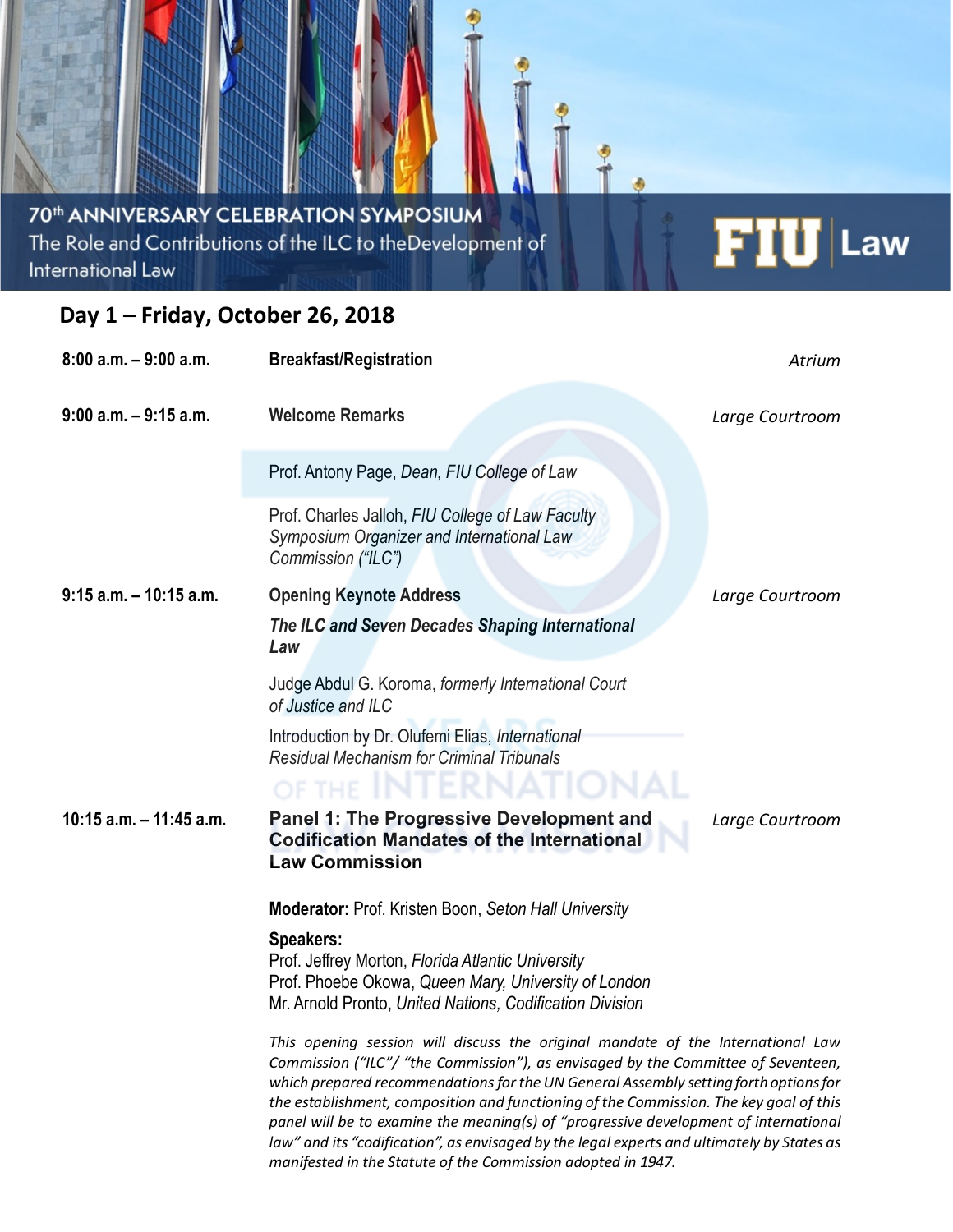| 12:00 p.m. – 1:30 p.m. | Panel 2: The ILC's Past Practice on<br><b>Progressive Development of International</b><br><b>Law and Its Codification in General</b><br><b>International Law</b>                                                                                                                                                                                                                                                                                                                                                                                                                                                                                                                                 | Large Courtroom           |
|------------------------|--------------------------------------------------------------------------------------------------------------------------------------------------------------------------------------------------------------------------------------------------------------------------------------------------------------------------------------------------------------------------------------------------------------------------------------------------------------------------------------------------------------------------------------------------------------------------------------------------------------------------------------------------------------------------------------------------|---------------------------|
|                        | <b>Moderator:</b> Prof. Dapo Akande, University of Oxford                                                                                                                                                                                                                                                                                                                                                                                                                                                                                                                                                                                                                                        |                           |
|                        | Speakers:<br>Prof. Patricia Galvão Teles, Autonomous University of Lisbon and ILC<br>Prof. Donald McRae, University of Ottawa and formerly ILC<br>Prof. Bernard Oxman, University of Miami School of Law                                                                                                                                                                                                                                                                                                                                                                                                                                                                                         |                           |
|                        | This session will examine how the ILC gave effect to its statutory mandate in the past<br>seventy years. Did its practice, over the course of the decades, distinguish between<br>"progressive development of international law", on the one hand, and "its codification"<br>on the other? If so, how was this practice reflected in its contributions on topics in<br>general international law such as the law of treaties, the law of State responsibility,<br>and the law of the sea? What, if any, are the lessons that can be learned from the ILC's<br>past work on the codification and progressive development of general international<br>law?                                         |                           |
| 1:30 p.m. – 2:30 p.m.  | Lunch/Coffee/Tea                                                                                                                                                                                                                                                                                                                                                                                                                                                                                                                                                                                                                                                                                 | <b>Grand Reading Room</b> |
| 2:30 p.m. – 4:00 p.m.  | <b>Panel 3: The ILC's Past Practice on</b><br><b>Progressive Development of International</b><br><b>Law and Its Codification in Specialized</b><br><b>Areas of International Law</b>                                                                                                                                                                                                                                                                                                                                                                                                                                                                                                             | Large Courtroom           |
|                        | Moderator: Prof. Larissa van den Herik, Leiden University                                                                                                                                                                                                                                                                                                                                                                                                                                                                                                                                                                                                                                        |                           |
|                        | <b>Speakers:</b><br>Prof. Claudio Grossman Guiloff, American University and ILC<br>Prof. Nilüfer Oral, Istanbul Bilgi University and ILC<br>Prof. Ki Gab Park, Korea University Seoul and ILC                                                                                                                                                                                                                                                                                                                                                                                                                                                                                                    |                           |
|                        | This session will examine how the ILC gave effect to its statutory mandate in the past<br>seventy years. Did its practice, over the course of the decades, distinguish between<br>"progressive development of international law", on the one hand, and "its codification"<br>on the other? If so, how was this reflected in its contributions on topics in specialized<br>areas of international law such as international criminal law, international<br>environmental law, and international human rights law? What, if any, are the lessons<br>that can be learned from the ILC's past work on the codification and progressive<br>development of specialized subfields of international law? |                           |